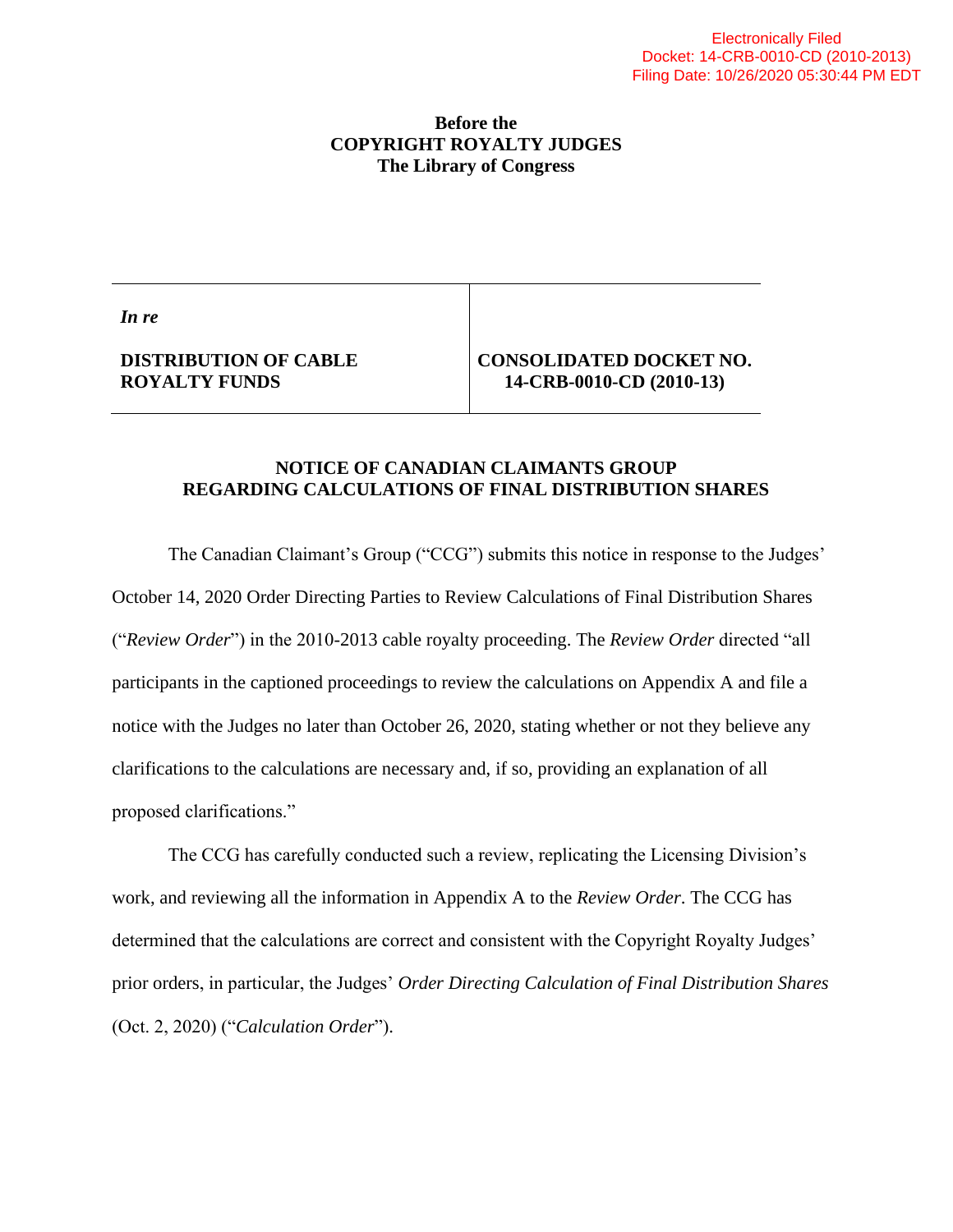The CCG is aware that the Settling Devotional Claimants ("SDC") have identified an issue related to the rounding of decimals in the calculations of shares for the parties in the Distribution Phase of the Devotional and Program Suppliers categories. CCG has not independently verified the calculations but does not oppose the changes to the extent the Judges and the Licensing Division confirm the calculations, and because changes to shares within the Distribution Phase of the Devotional and Program Supplier categories should not affect distributions of other Allocation shares.

Finally, if any other parties propose alternative methodologies that allocate royalties in a manner inconsistent with the Judges' *Calculation Order, or if* the Judges are inclined to take any action other than the adoption of the Licensing Division's calculations as presented in the *Review Order*, the CCG respectfully requests an opportunity to respond to such proposals.

In conclusion, the calculations of the Licensing Division appearing in Appendix A of the *Review Order* are correct and consistent with the directions of the Judges in the Ca*lculation Order*. Subject only to the possible correction of the rounding issue identified by the SDC, the CCG requests the Judges to order final distribution consistent with Licensing Division's calculations as presented in Appendix A to the *Review Order*.

- ///
- ///
- ///
- ///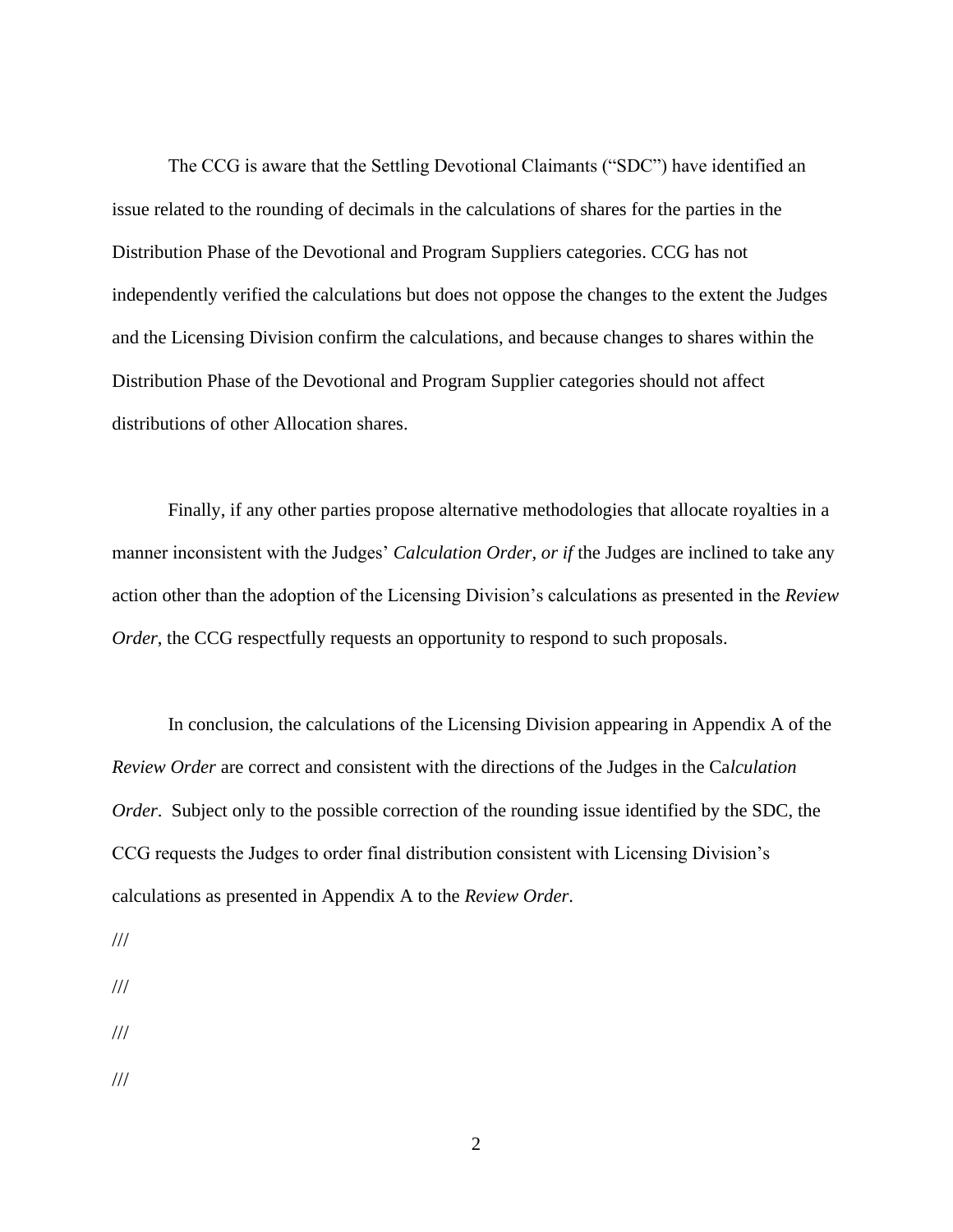Dated: October 26, 2020 Respectfully Submitted

#### */s/ L. Kendall Satterfield*

L. Kendall Satterfield DC Bar No. 393953 Satterfield PLLC 1629 Street NW, Ste 300 Washington, DC 20006 Telephone (202) 355-6432 lksatterfield@satterfield-pllc.com

Victor J. Cosentino Larson & Gaston, LLP CA Bar No. 163672 200 S. Los Robles Ave, Suite 530 Pasadena, CA 91101 Telephone: (626) 795-6001 Fax: (626) 795-0016 victor.cosentino@larsongaston.com

*Counsel for Canadian Claimants Group*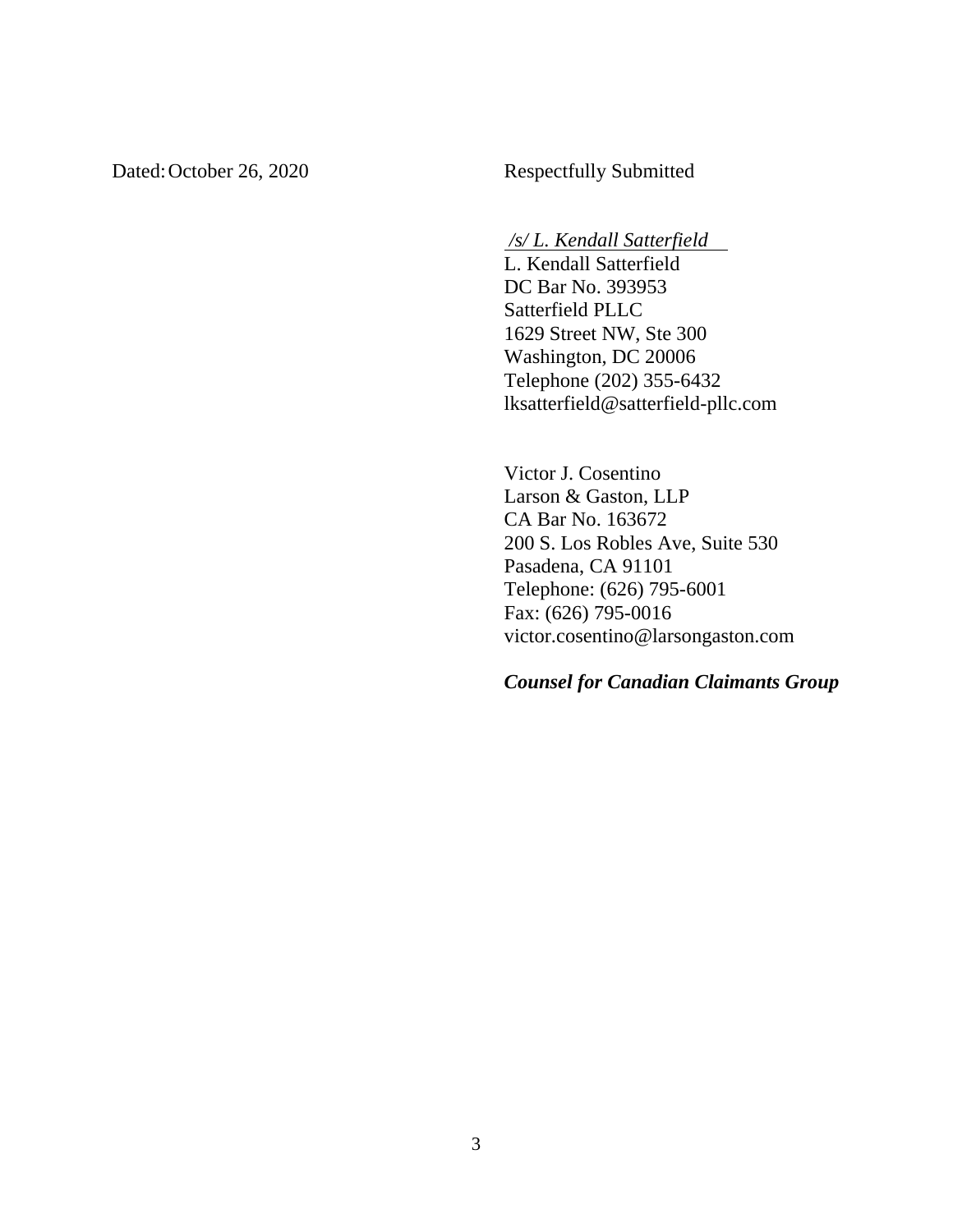## **Certificate of Service**

I certify that on October 26, 2020, I caused the foregoing to be served on all parties by filing through the eCRB system.

> \_\_\_\_*/s/ L. Kendall Satterfield* L. Kendall Satterfield